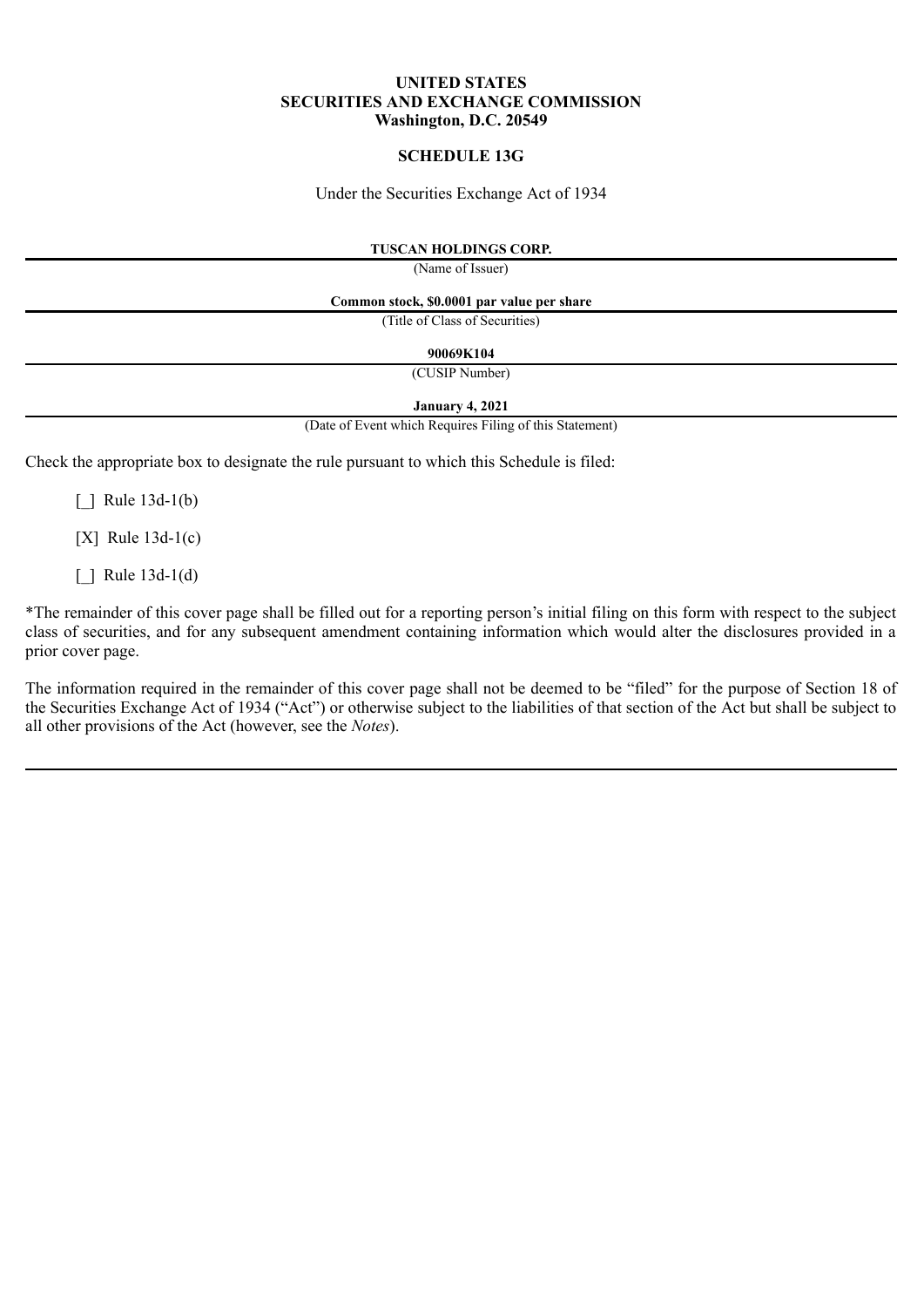**SCHEDULE 13G**

| <b>CUSIP No.</b> |                                                                                               |                | 90069K104                                   |  |
|------------------|-----------------------------------------------------------------------------------------------|----------------|---------------------------------------------|--|
|                  |                                                                                               |                |                                             |  |
| $\mathbf{1}$     | <b>Names of Reporting Persons</b><br>Alpine Global Management, LLC                            |                |                                             |  |
| $\overline{2}$   | Check the appropriate box if a member of a Group (see instructions)<br>$(a)$ []<br>(b) [X]    |                |                                             |  |
| $\mathbf{3}$     | <b>Sec Use Only</b>                                                                           |                |                                             |  |
| 4                | <b>Citizenship or Place of Organization</b><br>Delaware                                       |                |                                             |  |
|                  |                                                                                               | 5              | <b>Sole Voting Power</b><br>2,091,014       |  |
|                  | Number of<br><b>Shares</b><br><b>Beneficially</b>                                             | 6              | <b>Shared Voting Power</b><br>$\Omega$      |  |
|                  | <b>Owned by Each</b><br>Reporting<br><b>Person With:</b>                                      | $\overline{7}$ | <b>Sole Dispositive Power</b><br>2,091,014  |  |
|                  |                                                                                               | 8              | <b>Shared Dispositive Power</b><br>$\theta$ |  |
| 9                | <b>Aggregate Amount Beneficially Owned by Each Reporting Person</b><br>2,091,014              |                |                                             |  |
| 10               | Check box if the aggregate amount in row (9) excludes certain shares (See Instructions)<br>[] |                |                                             |  |
| 11               | Percent of class represented by amount in row (9)<br>5.9%1                                    |                |                                             |  |
| 12               | <b>Type of Reporting Person (See Instructions)</b><br>OO, Other (Limited Liability Company)   |                |                                             |  |

1 As of January 4, 2021, Alpine Global Management, LLC held 5.3% shares of common stock.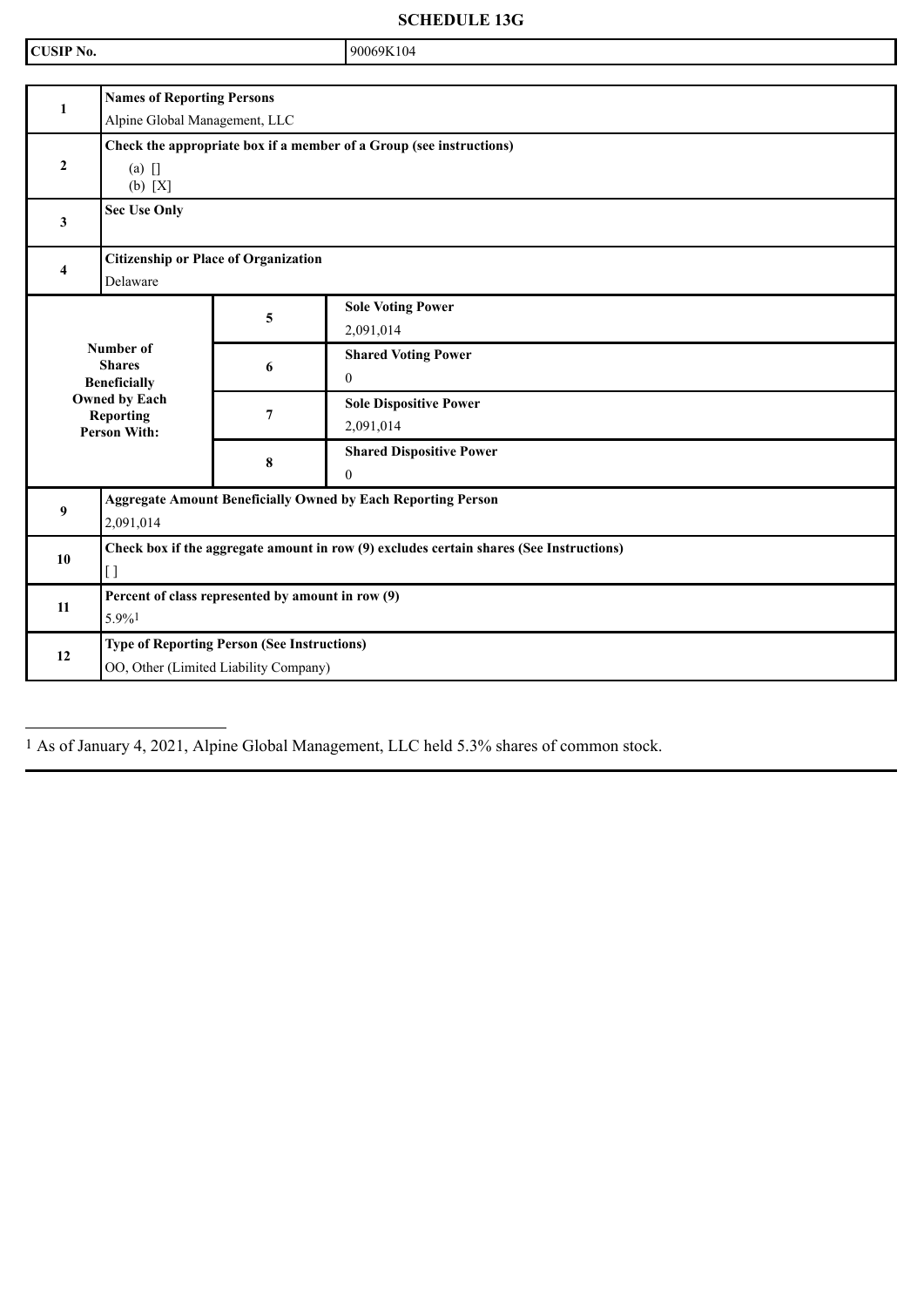| Item 1.        |     |                                                                                                                 |                                                                                                                                                                                                       |  |  |  |
|----------------|-----|-----------------------------------------------------------------------------------------------------------------|-------------------------------------------------------------------------------------------------------------------------------------------------------------------------------------------------------|--|--|--|
| (a)            |     |                                                                                                                 | <b>Name of Issuer:</b><br>Tuscan Holdings Corp.                                                                                                                                                       |  |  |  |
| (b)            |     | <b>Address of Issuer's Principal Executive Offices:</b><br>135 E. 57th Street, 18th Floor<br>New York, NY 10022 |                                                                                                                                                                                                       |  |  |  |
| Item 2.<br>(a) |     |                                                                                                                 | <b>Name of Person Filing:</b><br>Alpine Global Management, LLC                                                                                                                                        |  |  |  |
| (b)            |     | Address of Principal Business Office or, if None, Residence:<br>140 Broadway, 38th Floor<br>New York, NY 10005  |                                                                                                                                                                                                       |  |  |  |
| (c)            |     | Citizenship:<br>Delaware                                                                                        |                                                                                                                                                                                                       |  |  |  |
| (d)            |     | <b>Title and Class of Securities:</b><br>Common stock, \$0.0001 par value per share                             |                                                                                                                                                                                                       |  |  |  |
| (e)            |     | <b>CUSIP No.: 90069K104</b>                                                                                     |                                                                                                                                                                                                       |  |  |  |
| Item 3.        |     |                                                                                                                 | If this statement is filed pursuant to §§ 240.13d-1(b) or 240.13d-2(b) or (c), check whether the person filing is a:                                                                                  |  |  |  |
|                | (a) | $\Box$                                                                                                          | Broker or dealer registered under Section 15 of the Act;                                                                                                                                              |  |  |  |
|                | (b) | $\Box$                                                                                                          | Bank as defined in Section $3(a)(6)$ of the Act;                                                                                                                                                      |  |  |  |
|                | (c) | $\Box$                                                                                                          | Insurance company as defined in Section $3(a)(19)$ of the Act;                                                                                                                                        |  |  |  |
|                | (d) | $\Box$                                                                                                          | Investment company registered under Section 8 of the Investment Company Act of 1940;                                                                                                                  |  |  |  |
|                | (e) | U                                                                                                               | An investment adviser in accordance with Rule $13d-1(b)(1)(ii)(E)$ ;                                                                                                                                  |  |  |  |
|                | (f) | $\Box$                                                                                                          | An employee benefit plan or endowment fund in accordance with Rule $13d-1(b)(1)(ii)(F)$ ;                                                                                                             |  |  |  |
|                | (g) | $\Box$                                                                                                          | A parent holding company or control person in accordance with Rule $13d-1(b)(1)(ii)(G)$ ;                                                                                                             |  |  |  |
|                | (h) | Γl                                                                                                              | A savings associations as defined in Section 3(b) of the Federal Deposit Insurance Act (12 U.S.C. 1813);                                                                                              |  |  |  |
|                | (i) | $\lceil$ $\rceil$                                                                                               | A church plan that is excluded from the definition of an investment company under section $3(c)(14)$ of the Investment Company<br>Act of 1940;                                                        |  |  |  |
|                | (j) | $\Box$                                                                                                          | A non-U.S. institution in accordance with Rule $240.13d-1(b)(1)(ii)(J)$ ;                                                                                                                             |  |  |  |
|                | (k) | $\begin{array}{c} \square \end{array}$                                                                          | Group, in accordance with Rule $240.13d-1(b)(1)(ii)(K)$ . If filing as a non-U.S. institution in accordance with Rule $240.13d-1(b)$<br>$(1)(ii)(J)$ , please specify the type of institution: $\_\_$ |  |  |  |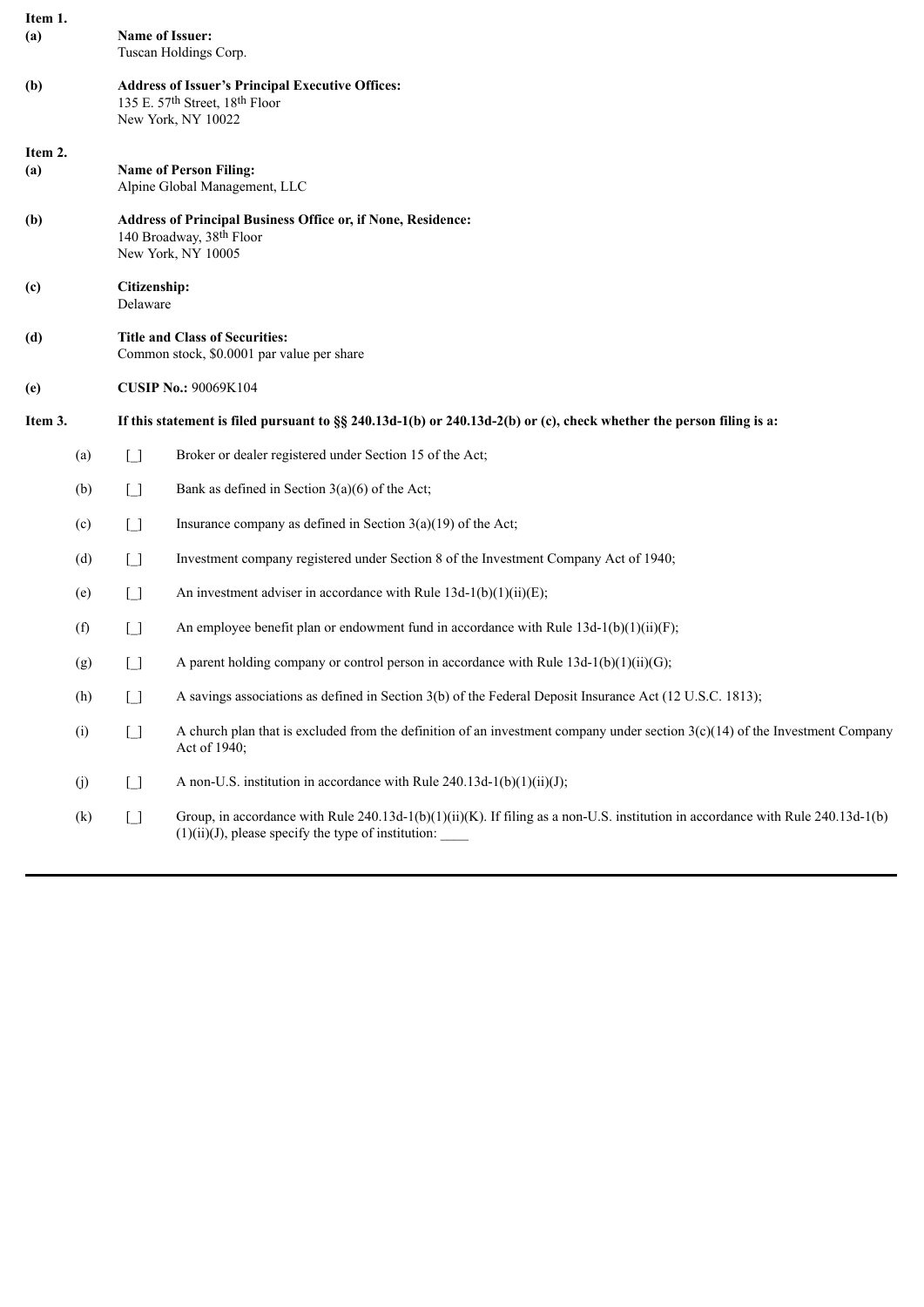## **Item 4.Ownership**

**(a) Amount Beneficially Owned:** 2,091,014

## **(b) Percent of Class:**

5.9% Based upon 35,487,000 shares of the registrant's common stock, par value \$0.0001 per share, as reported by Tuscan Holdings Corp. in its Form 10-Q filed on November 9, 2020.

## **(c) Number of shares as to which such person has:**

**(i) Sole power to vote or to direct the vote:**

2,091,014

- **(ii) Shared power to vote or to direct the vote:**  $\theta$
- **(iii) Sole power to dispose or to direct the disposition of:** 2,091,014
- **(iv) Shared power to dispose or to direct the disposition of:** 0

### **Item 5.Ownership of Five Percent or Less of a Class.**

If this statement is being filed to report the fact that as of the date hereof the reporting person has ceased to be the beneficial owner of more than five percent of the class of securities, check the following  $\lceil \quad \rceil$ .

**Item 6.Ownership of more than Five Percent on Behalf of Another Person.**

N/A

Item 7.Identification and classification of the subsidiary which acquired the security being reported on by the parent holding company or control **person.**

 $N/A$ 

**Item 8.Identification and classification of members of the group.**

N/A

**Item 9.Notice of Dissolution of Group.**

N/A

#### **Item Certifications.**

**10.**

By signing below, I certify that, to the best of my knowledge and belief, the securities referred to above were not acquired and are not held for the purpose of or with the effect of changing or influencing the control of the issuer of the securities and were not acquired and are not held in connection with or as a participant in any transaction having that purpose or effect, other than activities solely in connection with a nomination under § 240.14a-11.